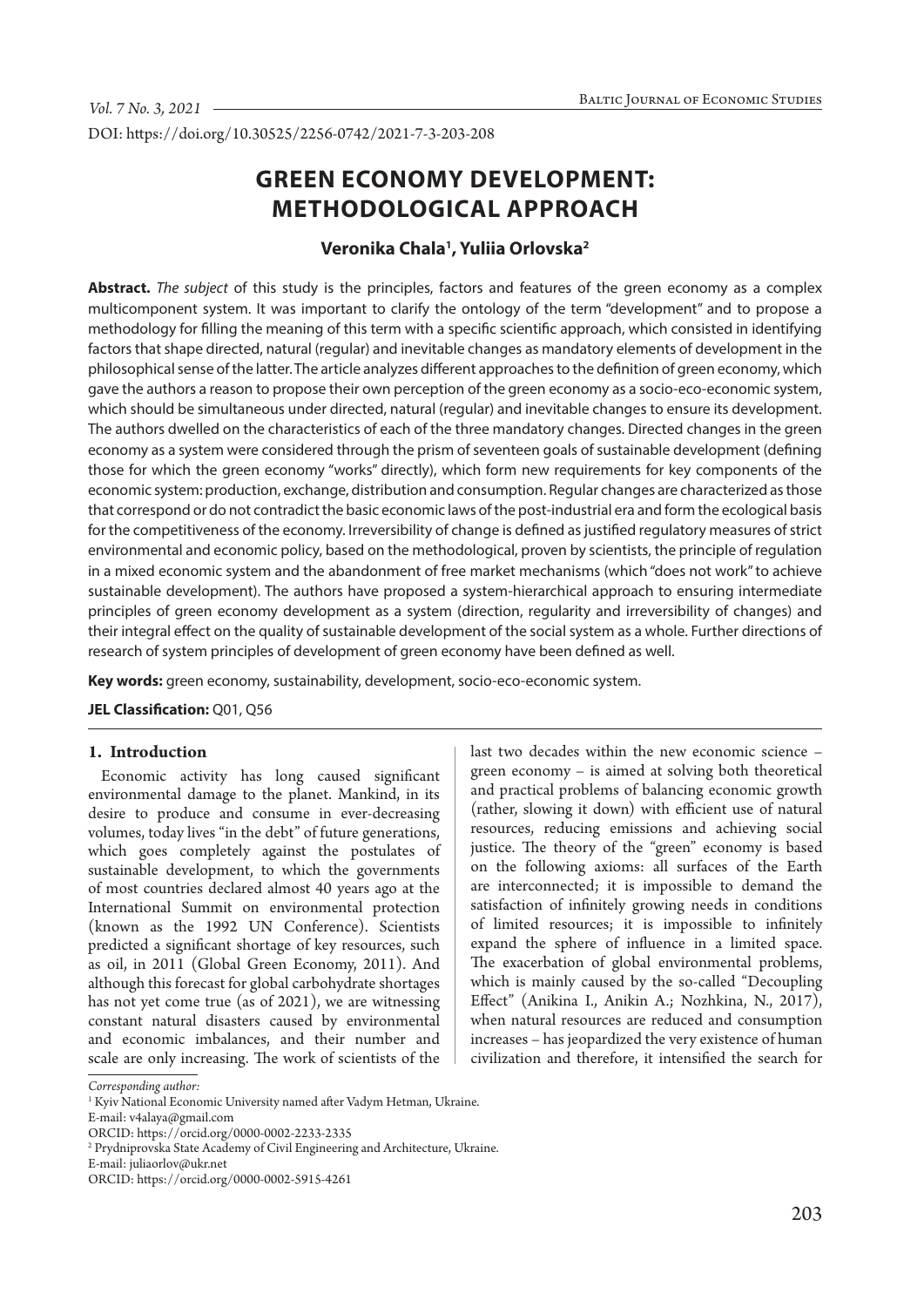new ways of further development of the world economy as an "environmentally friendly" green economy.

The "green" economy, in contrast to the traditional economy, arose not from abstract theories, but from the practical activities of environmentalists and "green" political parties (Melnik, 2018). Dozens of researchers from different countries (including foreign and domestic scientists Allen C., Anikina I., Anikin A., Atkisson A., Nozhkina N., Pearce D., Markandya A., Barbier E., Galushkina T., Kostetska K., Chmyr O., Zakharkevich N., Potapenko V., Marchenko O., Mamaliga V., Garlytska D., Berezhna Yu., Melnik L., Vukovic N., Pobedinsky V., Mityagin S., Drozhzhin A., Mingaleva Zh., Burkart K., Clift R., Wright L. and others, as well as international institutions (United Nations Environment Program (UNEP), Organization for Economic Co-operation and Development (OECD), IFOAM, International Federation of Organic Agriculture Movements, etc.)) continue intensive work in various areas of socioeco-economic research of the green economy. At the same time, given the history of the green economy as a science, we should talk about the lack not so much of theoretical approaches to its description, as the methodological basis for ensuring the development of the green economy as a practice needed. The question of what constitutes such a development of the green economy, what are its main features and factors that ensure this development, have formed the main idea and content of this article.

## **2. Aim and tasks of the article**

The aim of the article is to generalize approaches to defining the key features, advantages of green economy development in a single methodological context of philosophical perception of development as directed, regular and irreversible changes in structural elements of the system and connections between elements of green economy as a system. Accordingly, the objectives of the article were a comprehensive methodological approach: characterization of the green economy as a system, as well as the definition of 1) directions and goals of change; 2) features of regularity of changes and 3) criteria of irreversibility of changes as components of green economy development.

#### **3. Green economy as a system**

The plan of the study of the green economy developed was based on the discovery of the ontological meaning of the term "development", for which the general scientific (philosophical) meaning of this term was studied. The authors of the Philosophical Encyclopedic Dictionary (1983) characterize development as "an inevitable, directed, regular change of material and ideal objects" (p. 561 – hereinafter our translation, V.Ch., Yu.O.) and emphasize that only the simultaneous presence of all three of these properties distinguish the processes of development among other changes. It is because, for example, the reversibility of changes characterizes the processes of functioning (such as cyclic reproduction of a constant system of functions). In turn, the lack of patterns is characteristic of random processes, and in the absence of direction, changes cannot accumulate, and therefore the process itself loses the unique, internally interconnected line. That is why when studying the development of such a complex system as the green economy, it is necessary to determine both its main structural features and all three characteristics of changes in its elements and the relationships between them.

The definition of the structural elements of the green economy should be based on its definition in the scientific literature. In this aspect, it should be noted that today there is a significant range of approaches to the definition of a green economy, and therefore, the definitions themselves.

It is believed that the term "green economy" was first used in 1989 in a report by environmental economists (Pearce, Markandya, Barbier, 1989), for the British government. Later, D. Pearce published reports "Greening the world economy" (Pearce, 1990) and "Measuring Sustainable Development" (Pearce, 1994). If the main idea of the first report was to help the economy implement environmental policy, then further emphasis was placed on global environmental issues (climate change, ozone depletion, deforestation, loss of natural resources in developing countries) and the need to revise the traditional economic model of development (Allen, 2012).

The most established definitions of the green economy are those that consider it: 1) as a scientific concept aimed (according to the UN) at achieving convergence between the three components of sustainable development (noted in: Galushkina, Kostecka, 2012); 2) the economy, which differs in terms of ensuring economic and social progress on the basis of environmentally friendly activities (Chmyr, Zakharkevich, 2013); 3) as a way to implement a course for sustainable development (Potapenko, 2014); 4) as a process of transformation that eliminates imbalances and dysfunctions of the modern economy (DORE, e-source); 5) as a "flexible" economy that provides a better quality of life for all within the existing environmental constraints on the planet (Benson E, e-source); 6) as an economy with low greenhouse gas emissions, efficient use of resources and taking into account the interests of society, as well as within which it is believed that the economy is a dependent component of the natural environment (Marchenko, Mamaliga, 2019). The approach of the International Chamber of Commerce (ICC) to defining this type of economy as one where economic growth and environmental responsibility complement each other, supporting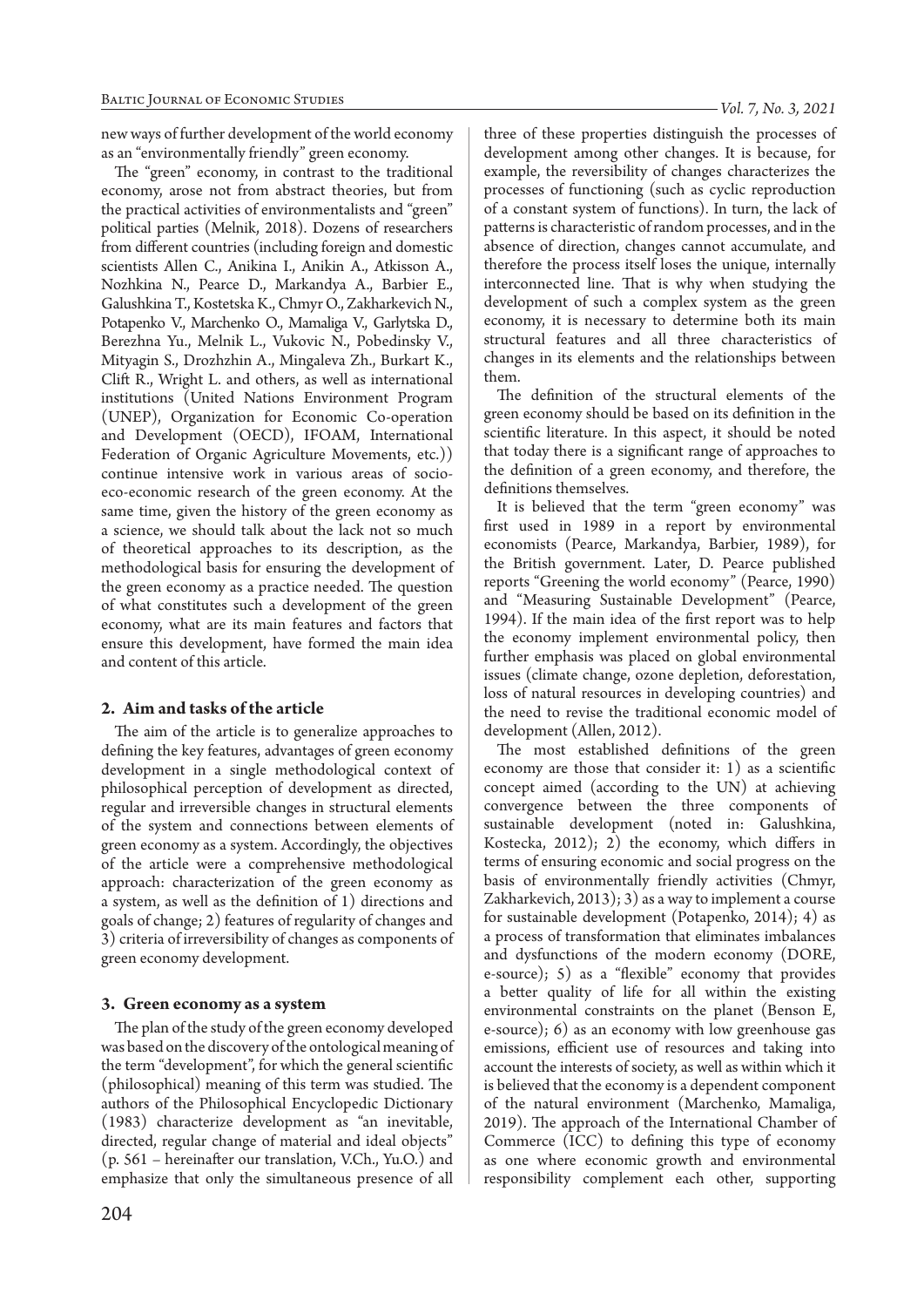progress in social development (ICC, e-source) is well known.

We propose to consider the green economy through the prism of the basic structural and reproductive content of the economy as interconnected processes of production, exchange, distribution and consumption of such products (goods, services), which are characterized by minimal resource intensity (especially non-renewable resources) and reduced negative impact on nature in the form of future waste and (or) emissions in the process of production and consumption. This systemic approach allows us to perceive the green economy as a system that has both internal and external (regulatory) influences that shape its directed, regular and inevitable changes – that is, its development.

## **4. Directed changes of green economy system**

Directed changes in the green economy as a system must coincide with the 17 global goals of sustainable development ("Green Wave", 2016). It should be noted that among these goals of sustainable development of the planet, agreed at the Summit on Sustainable Development in 2015 as a continuation of the Millennium Development Program, the majority (namely: 14) are those that should be aimed at the practical implementation of green economy and green growth: a world without poverty; healthy lifestyle; high level education; access to clean water and sewage; alternative energy sources; decent jobs and economic growth; innovation and infrastructure; a world without inequality; urban security and affordable housing; reasonable consumption; combating climate change; conservation of marine resources; conservation of the ecosystem on land.

The above goals of sustainable development, achieved through the development of a green economy, contribute to its goal – to create an effective environment for economic and social progress, based on minimizing the negative impact on the environment and efficient use of natural resources while maintaining a decent standard of living.

For example, the South African Green Economy Strategy states that its implementation certainly creates such positive effects as increased economic activity and the use of cleaner technologies with low carbon emissions and minimal impact on the environment (South Africa's Green Economy Strategy, e-source).

Thus, the concept of directed changes of the "green economy" as a system implies a strategic implementation aimed at systemic global challenges – the highest level of implementation of the paradigm and strategy of sustainable development. The traditional, "brown" economy has its main sectors focused on "landscaping" programs and these are also promising Directed Changes of the Green Economy System. Potapenko V. provides convincing economic and social

arguments of UN experts in favor of investing 2% of world GDP in "greening" the ten most important sectors of the economy to change the nature of development and direct public and private capital flows to reduce carbon emissions and efficient use of resources (Potapenko, 2014). Such transformations stimulate economic activity at least in the same way as conventional investment strategies, but with less risk of crises and shocks. It is a way to implement the course of sustainable development at the national, regional and global levels, which is consistent with the "Agenda for the XXI century" and simplifies the implementation of its provisions. The transition to a green economy has already begun, it lasts for about two decades, and it is now crucial to maintain this momentum, directing it in the regular changes (Regular Changes of Green Economy System), along with the directional changes mentioned above (Directed Changes of Green Economy System).

#### **5. Regular changes of green economy system**

It should be noted that modern scientists often equate the concept of "green economy" and "low-carbon economy" (for example, Garlytska, 2017). The name "low-carbon economy" directs scientific thought and economic policy to help reduce CO2 emissions, and therefore – to reduce carbohydrate consumption, and to replace them with renewable energy resources, and to ensure healthy air and a healthy lifestyle in general. Accordingly, processes of production, exchange, consumption have been becoming more "green". "Greening" the process of distribution of wealth is largely the result of strict ecological economic policy (as Irreversible Changes element for Green Economy development, which will be discussed below).

The transition to a low-carbon economy involves structural and systemic reformatting of national financial and economic systems in response to green regulation. Naturally, changes are reflected in the level of competitiveness of the economy. Indeed, the quality of life of the population, which largely depends on the quality of the environment and creates conditions for increasing productivity, as well as the obvious growth of population demand for "environmental" goods and services, form the environmental component of economic development and international competitiveness. This in turn, requires the inclusion of the concepts of "green" economy and sustainable development in the concept of international competitiveness. In this context, we consider it appropriate to state that "… there is a need for research initiatives to develop a new concept of sustainable competitiveness in the context of globalization with an emphasis on how sustainable development interacts with competitiveness" (Balkyt, Tvaronavičien, e-source).

It should be noted that among international organizations, the World Economic Forum pays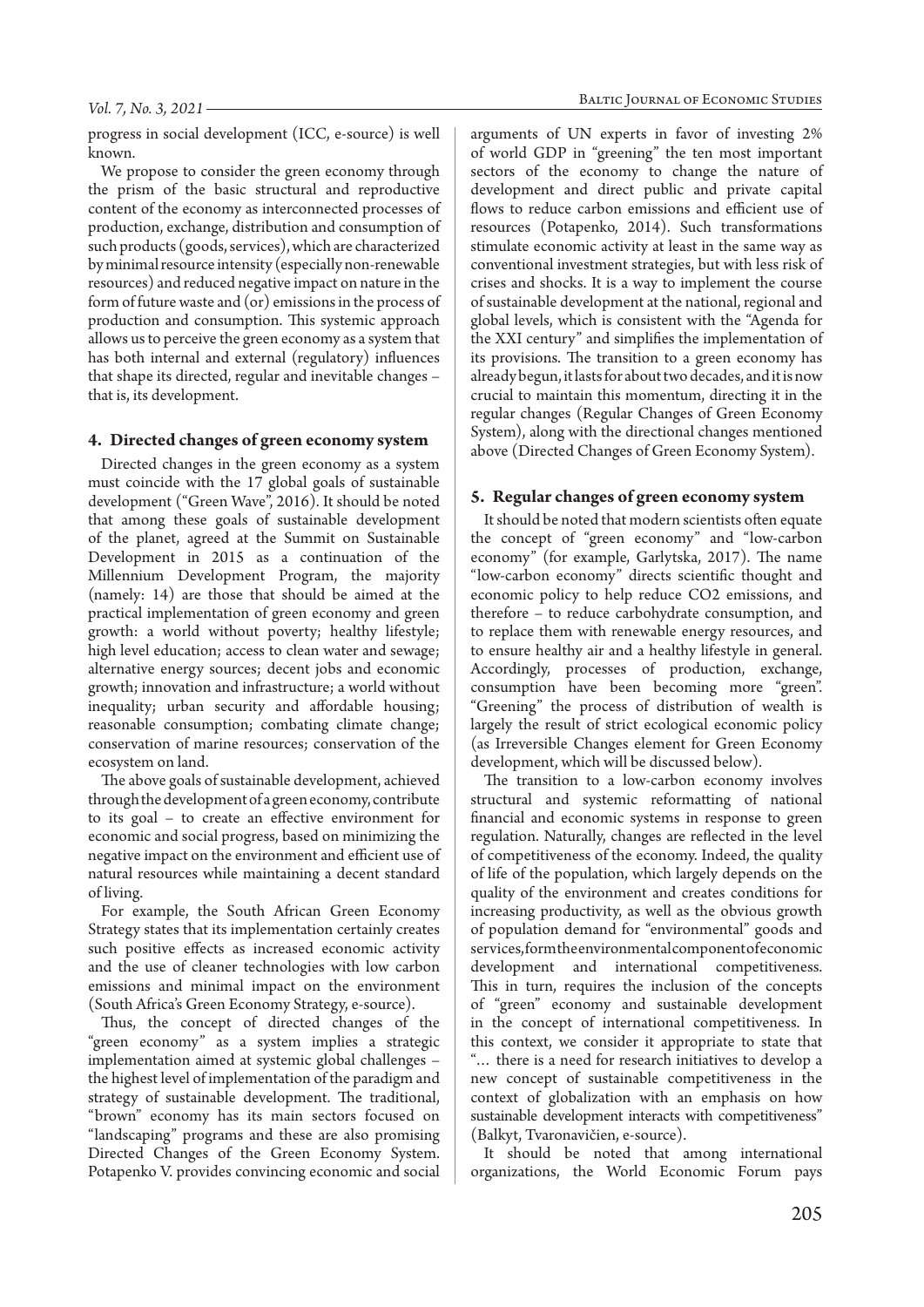most attention to the development of the concept of "sustainable competitiveness", which defines this concept as a set of institutions, policies and factors that maintain the productivity of the nation's economy over time, ensuring social and environmental sustainability (WEF, e-source). In our opinion, this definition is very successful, as it combines the main goal of increasing competitiveness – to achieve a high level and quality of life, as it is possible only in compliance with the principle of the trinity of development: social, economic and environmental. This interpretation also outlines the levers by which this goal can be achieved. The post-industrial factors of the country's leadership are proposed to be the level and quality of education, spending on science and research, as well as health care, innovation in technological practice, resource conservation, etc., which meets the main goals of sustainable development.

Given the identified features of the post-industrial economy, the factors of its success in domestic and global markets for new goods and services, Orlovska Yu., Vovk M. propose to define the green competitiveness of the post-industrial economy (international competitiveness) as a category combining traditional approach and position concepts of "sustainable development" and "sustainable competitiveness", namely as the ability of the economy to develop unique leadership factors in the post-industrial socioeco-economic space in order to ensure a high level and quality of life with relatively higher productivity of innovative production and highly qualified human resources and thanks to environmentally friendly instruments of economic policy of the state (Orlovska, Vovk, 2014).

It should also be noted that the green economy in terms of classical theory and the formation of Regular Changes of Green Economy System is a multidisciplinary direction, which consists of social, environmental and economic elements, the balance of which makes the economy sustainable. Carl Burkart (Burkart, 2009) defines the green economy on the basis of 6 main sectors, positive changes in which will naturally lead to the sustainability of the entire green economy as a system. These sectors are: renewable energy; green buildings; ecological transport; water resources management; waste management and land management. We believe that concentrating priority efforts in these areas will provide the greatest economic multiplier effects and a corresponding strengthening of welfare and social justice.

# **6. Irreversible changes of green economy system**

Based on the UN's definition that the "green economy" is a result-oriented concept aimed at achieving convergence between the three components of sustainable development, the strategy of transition to a "green" economy requires more thorough development of economic levers at the level of both national economies and individual sectors. Irreversible Changes of Green Economy System must be provided. And here the issues of the best type of regulatory mechanism come to the fore: market or administrative (mixed economic and regulation system).

In this context, Potapenko V. writes about market liberalization as a negative factor for the formation of a green economy as a system (Potapenko, 2014, p. 9): "Market self-regulation processes negatively affect social security and the state of the environment. Therefore, UN experts advise to pay attention to the formation of a new green economy, which provides for the growing role of the state and intergovernmental bodies in economic regulation, creating conditions for business development based on new "green" technologies and greening of industries.

Moreover, state policy in the field of green economy should be aimed at protecting the environment and the interests of society. Scientists believe (Vukovic N. etc., 2019) that the most important elements of such public policy are environmental audit, environmental certification and other activities. Note that they coincide with the elements of the "rigid environmental policy" that was proposed in the theories of the "Porter hypothesis" (Porter M., Van der Linde, 1995), the neoclassical environmental concept of "pollution haven theory" (Levinson A., e-sourse), a "resource-based view" theory (Clift R., Wright L., 2000).

According to foreign experience, economically developed countries have achieved significant ecological and economic efficiency, in which state influence has contributed to the convergence of socioeco-economic goals of economic entities. Thus, back in 2008, during the financial crisis and the threat of global recession, the OECD advocated the idea of 'green" incentives, especially in areas where large-scale public investment can give impetus to the formation of the green economy (Atkisson, 2011), strengthening its competitiveness. Income and employment growth have been driven by public and private investment, which reduces carbon emissions and pollution, increases energy and resource efficiency, prevents biodiversity loss, and promotes ecosystem services. Such investments need to be supported through targeted public spending, policy reforms and regulatory change.

With this in mind, the implementation and development of environmental policy measures must take into account the possibility of anticipating specific impacts on competitiveness, transition periods of adaptation, possible additional transaction costs. It is also important to take steps to support businesses that incur significant costs in implementing environmental policies.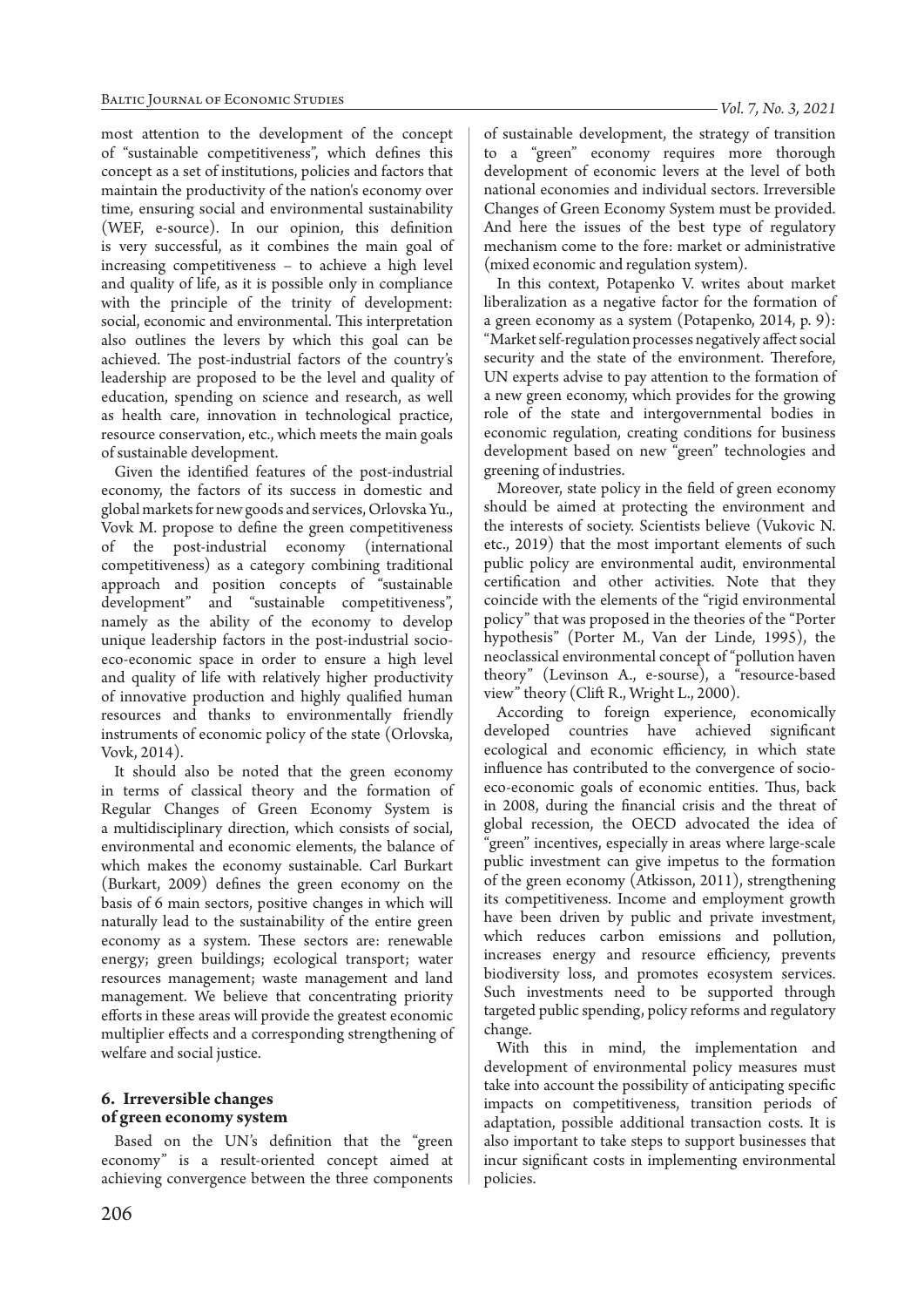In general, any regulation in theoretical and practical terms is considered in terms of its degree of rigidity and shape. In this case, the rigidity of regulation usually involves such basic elements as standards and the severity of their implementation. Environmental standards, according to scientists (Brunel C., Levinson A., 2013; Darnall N., Pavlichev A., e-sourse) should reflect the permissible level of pollution and energy consumption, and the degree of compliance with these standards should be checked by environmental inspections (environmental audit, environmental certification mentioned above etc.).

Governments, businesses and citizens need to move towards balanced development paths, including promoting investment in natural capital (increasing the share of protected areas, strengthening forest protection, etc.), addressing energy and clean food, focusing on land use and land use planning, optimal allocation of limited resources and improved resource management.

## **7. Conclusions**

As noted in international studies, the concept of "green economy" can solve the current problems of mankind and provide opportunities for economic development strategy of all peoples for the future. The green economy should be seen as one that increases the well-being of the population and ensures social justice, as well as minimizes environmental externalities. The model of green economy provides a harmonious combination of economic needs of

society with the need for constant recovery and preservation of the environment.

The world is on the verge of important decisions about new ways to generate energy and develop our natural resources. The consequences of this choice will affect many future generations. Against the background of growing population in the world and the constant pressure on the natural environment, modern scientists question the need for a technological transition to a greener, cleaner world economy. As the planet's population is expected to reach 9 billion people by 2050 (Marchenko, Mamaliga, 2019), countries must accelerate the pace of effective, environmental economic growth. At the same time, this development of the green economy must be balanced taking into account both resource opportunities on the one hand (human and natural capital) and simultaneously ensuring the three main features of development as such: its direction, regularity and irreversibility of changes in the green economy as a system.

The content and fundamental differences of each of the mentioned features considered in the article require even more in-depth study of the methods of their measurement and assessment of reachability. Additionally, it is necessary to substantiate the system of convenient indicators and/or integrated indices for assessing the development of the green economy; to make attempts to single out groups of countries, regions, etc. at this level in order to determine effective strategies for creating effective conditions for the practical implementation of the principles of green growth and sustainable development.

## **References:**

Allen, C. (2012). A guidebook to the Green Economy. Issue 1: Green Economy, Green Growth and Low-Carbon Development – history, definitions and a guide to recent publications Division for Sustainable Development / Cameron Allen, Stuart Clouth. New York : UNDESA, Division for Sustainable Development.

Anikina, I., Anikin, A., & Nozhkina, N. (2017). Green economy as a condition of sustainable development of regions: Assessment of the effect of decoupling on the example of the Volgograd region in the collection: Alternatives to regional development. Conf. Proc. 1, Р. 107–114.

Atkisson, А. (2012). OECD Global Forum on Measuring Well-Being for Development and Policy Making / Alan Atkisson. – New Delhi, India – 20 October 2012.25. Towards a Green Economy: Pathways to Sustainable Development and Poverty Eradication. – New York : United Nations Environment Programme. 52 р.

Balkyt, A., & Tvaronavičien, M. The inclusion of sustainainable development dimension into the competitiveness theory. Available at: http://leidykla.vgtu.lt/conferences/BME\_2010/006/pdf/Art-Balkyte\_Tvaronaviciene.pdf

Berezhna, Yu. (2012). Kontseptsiia "zelenoi ekonomiky": mizhnarodnyi aspekt [The concept of "green economy": the international aspect]. *Scientific notes of the Tauride National University named after V. Vernadsky. Series "Legal Sciences",* 25 (64) 1, 210–215.

Brunel, C., & Levinson, A. (2013). "Measuring Environmental Regulatory Stringency", OECD Trade and Environment Working Papers, 2013/05, OECD Publishing. Available at: http://dx.doi.org/ 10.1787/5k41t69f6f6d-en175.

Burkart, K. (2009). How do You Define the "Green" Economy. MNN – Mother Nature Network. Available at: https://www.mnn.com/green-tech/research-innovations/blogs/how-do-you-define-the-green-economy

Clift, R., & Wright, L. (2000). Relationships between Environmental Impacts and Added Value along the Supply Chain. *Technological Forecasting and Social Change,* 65, 281–295.

Chmyr, O., & Zakharkevich, N. (2013) "Zelena ekonomika": sutnist, tsili ta bazovi pryntsypy [Green economy: essence, goals, and basic principles]. *Economichnyi visnik Donbasu,* 3 (33), 54–62.

Darnall, N., & Pavlichev, A. Environmental policy tools and firm-level management practices in the United States. Available at: http://www.oecd.org/env/consumption-innovation/35590060.pdf